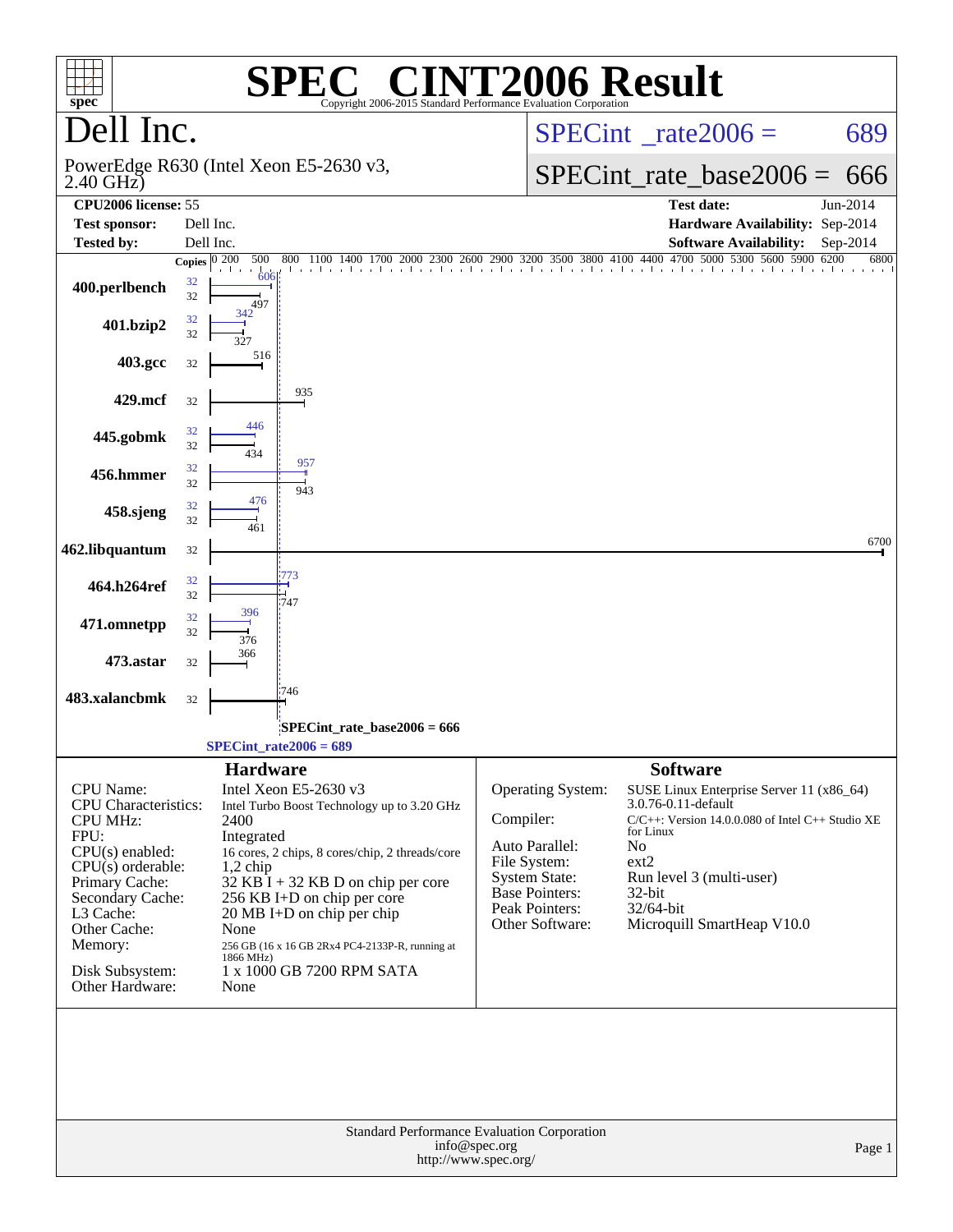

# **[SPEC CINT2006 Result](http://www.spec.org/auto/cpu2006/Docs/result-fields.html#SPECCINT2006Result)**

# Dell Inc.

2.40 GHz) PowerEdge R630 (Intel Xeon E5-2630 v3, SPECint rate $2006 = 689$ 

### [SPECint\\_rate\\_base2006 =](http://www.spec.org/auto/cpu2006/Docs/result-fields.html#SPECintratebase2006) 666

**[CPU2006 license:](http://www.spec.org/auto/cpu2006/Docs/result-fields.html#CPU2006license)** 55 **[Test date:](http://www.spec.org/auto/cpu2006/Docs/result-fields.html#Testdate)** Jun-2014 **[Test sponsor:](http://www.spec.org/auto/cpu2006/Docs/result-fields.html#Testsponsor)** Dell Inc. **[Hardware Availability:](http://www.spec.org/auto/cpu2006/Docs/result-fields.html#HardwareAvailability)** Sep-2014 **[Tested by:](http://www.spec.org/auto/cpu2006/Docs/result-fields.html#Testedby)** Dell Inc. **[Software Availability:](http://www.spec.org/auto/cpu2006/Docs/result-fields.html#SoftwareAvailability)** Sep-2014

#### **[Results Table](http://www.spec.org/auto/cpu2006/Docs/result-fields.html#ResultsTable)**

|                                                                                                          | <b>Base</b>   |                |       |                |            |                |       | <b>Peak</b>   |                |              |                |              |                |              |
|----------------------------------------------------------------------------------------------------------|---------------|----------------|-------|----------------|------------|----------------|-------|---------------|----------------|--------------|----------------|--------------|----------------|--------------|
| <b>Benchmark</b>                                                                                         | <b>Copies</b> | <b>Seconds</b> | Ratio | <b>Seconds</b> | Ratio      | <b>Seconds</b> | Ratio | <b>Copies</b> | <b>Seconds</b> | <b>Ratio</b> | <b>Seconds</b> | <b>Ratio</b> | <b>Seconds</b> | <b>Ratio</b> |
| $ 400.\text{perlbench}$                                                                                  | 32            | 630            | 496   | 629            | 497        | 629            | 497   | 32            | 511            | 612          | 516            | 606          | 518            | 603          |
| 401.bzip2                                                                                                | 32            | 945            | 327   | 950            | 325        | 944            | 327   | 32            | 901            | 343          | 903            | 342          | 903            | 342          |
| $403.\mathrm{gcc}$                                                                                       | 32            | 504            | 511   | 499            | 516        | 498            | 518   | 32            | 504            | 511          | 499            | 516          | 498            | 518          |
| $429$ .mcf                                                                                               | 32            | 312            | 935   | 311            | 939        | 312            | 934   | 32            | 312            | 935          | 311            | 939          | 312            | 934          |
| $445$ .gobmk                                                                                             | 32            | 772            | 435   | 773            | 434        | 773            | 434   | 32            | 752            | 446          | 753            | 446          | 752            | 446          |
| 456.hmmer                                                                                                | 32            | 316            | 945   | 317            | 941        | 317            | 943   | 32            | 312            | 958          | 312            | 957          | 315            | 947          |
| 458.sjeng                                                                                                | 32            | 840            | 461   | 840            | 461        | 840            | 461   | 32            | 813            | 476          | 813            | 476          | 813            | 476          |
| 462.libquantum                                                                                           | 32            | 99.1           | 6690  | 98.8           | 6710       | 99.0           | 6700  | 32            | 99.1           | 6690         | 98.8           | 6710         | 99.0           | 6700         |
| 464.h264ref                                                                                              | 32            | 952            | 744   | 948            | 747        | 947            | 747   | 32            | 918            | 772          | 908            | 780          | 916            | <u>773</u>   |
| 471.omnetpp                                                                                              | 32            | 534            | 375   | 532            | 376        | 532            | 376   | 32            | 508            | 394          | 505            | <u>396</u>   | 503            | 398          |
| $473$ . astar                                                                                            | 32            | 615            | 365   | 614            | <b>366</b> | 614            | 366   | 32            | 615            | 365          | 614            | 366          | 614            | 366          |
| 483.xalancbmk                                                                                            | 32            | 295            | 747   | 296            | <b>746</b> | 296            | 745   | 32            | 295            | 747          | 296            | 746          | 296            | 745          |
| Results appear in the order in which they were run. Bold underlined text indicates a median measurement. |               |                |       |                |            |                |       |               |                |              |                |              |                |              |

#### **[Submit Notes](http://www.spec.org/auto/cpu2006/Docs/result-fields.html#SubmitNotes)**

 The numactl mechanism was used to bind copies to processors. The config file option 'submit' was used to generate numactl commands to bind each copy to a specific processor. For details, please see the config file.

#### **[Operating System Notes](http://www.spec.org/auto/cpu2006/Docs/result-fields.html#OperatingSystemNotes)**

Stack size set to unlimited using "ulimit -s unlimited"

#### **[Platform Notes](http://www.spec.org/auto/cpu2006/Docs/result-fields.html#PlatformNotes)**

 BIOS settings: Snoop Mode set to Early Snoop Virtualization Technology disabled Execute Disable disabled System Profile set to Performance Sysinfo program /root/cpu2006-1.2/config/sysinfo.rev6818 \$Rev: 6818 \$ \$Date:: 2012-07-17 #\$ e86d102572650a6e4d596a3cee98f191 running on linux Mon Jun 30 11:49:29 2014

 This section contains SUT (System Under Test) info as seen by some common utilities. To remove or add to this section, see: <http://www.spec.org/cpu2006/Docs/config.html#sysinfo>

 From /proc/cpuinfo model name : Intel(R) Xeon(R) CPU E5-2630 v3 @ 2.40GHz 2 "physical id"s (chips) 32 "processors" Continued on next page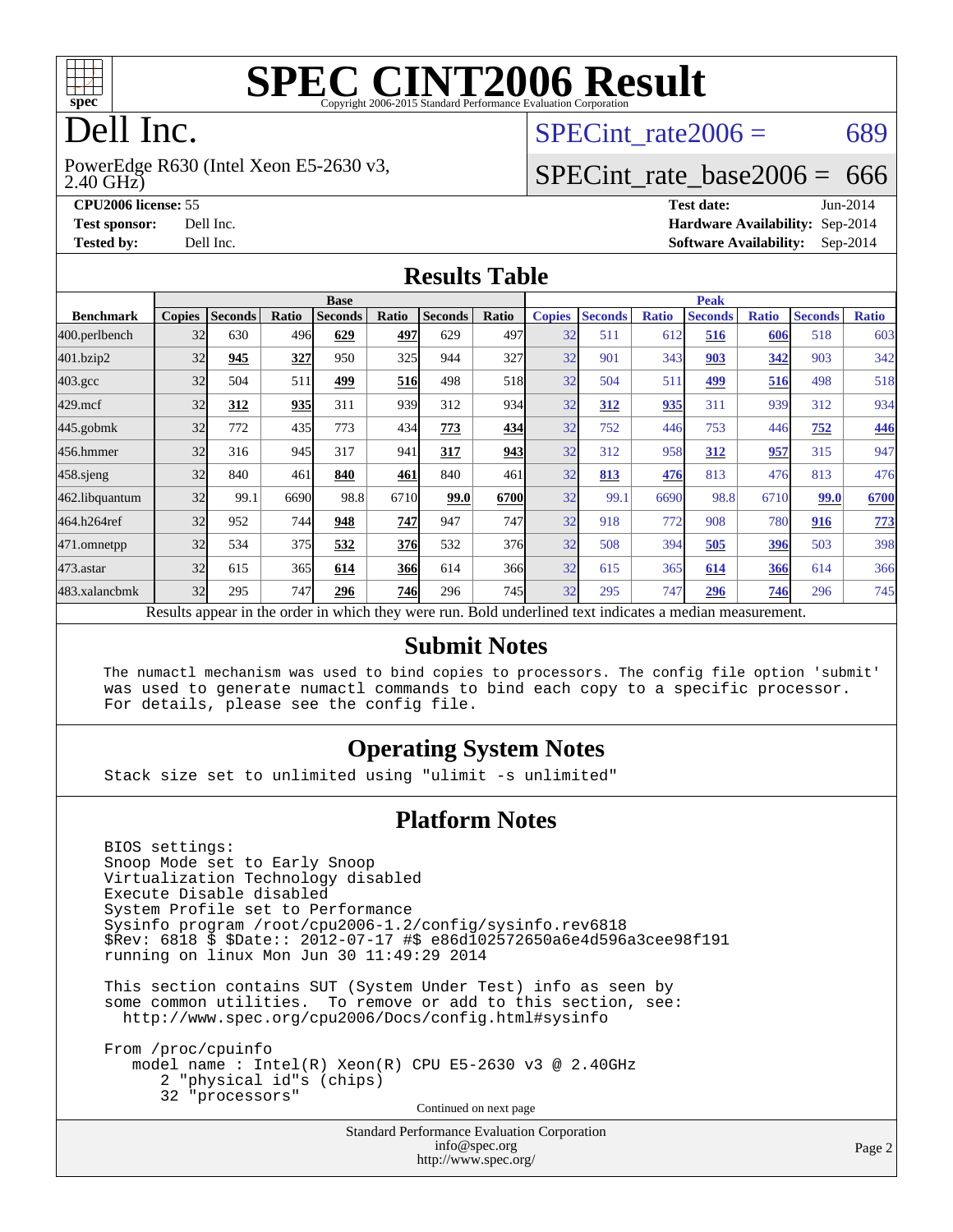

#### **[SPEC CINT2006 Result](http://www.spec.org/auto/cpu2006/Docs/result-fields.html#SPECCINT2006Result)** Copyright 2006-2015 Standard Performance Evaluation Corporation

# Dell Inc.

2.40 GHz) PowerEdge R630 (Intel Xeon E5-2630 v3, SPECint rate $2006 = 689$ 

[SPECint\\_rate\\_base2006 =](http://www.spec.org/auto/cpu2006/Docs/result-fields.html#SPECintratebase2006)  $666$ 

**[CPU2006 license:](http://www.spec.org/auto/cpu2006/Docs/result-fields.html#CPU2006license)** 55 **[Test date:](http://www.spec.org/auto/cpu2006/Docs/result-fields.html#Testdate)** Jun-2014 **[Test sponsor:](http://www.spec.org/auto/cpu2006/Docs/result-fields.html#Testsponsor)** Dell Inc. **[Hardware Availability:](http://www.spec.org/auto/cpu2006/Docs/result-fields.html#HardwareAvailability)** Sep-2014 **[Tested by:](http://www.spec.org/auto/cpu2006/Docs/result-fields.html#Testedby)** Dell Inc. **[Software Availability:](http://www.spec.org/auto/cpu2006/Docs/result-fields.html#SoftwareAvailability)** Sep-2014

#### **[Platform Notes \(Continued\)](http://www.spec.org/auto/cpu2006/Docs/result-fields.html#PlatformNotes)**

 cores, siblings (Caution: counting these is hw and system dependent. The following excerpts from /proc/cpuinfo might not be reliable. Use with caution.) cpu cores : 8 siblings : 16 physical 0: cores 0 1 2 3 4 5 6 7 physical 1: cores 0 1 2 3 4 5 6 7 cache size : 20480 KB From /proc/meminfo<br>MemTotal: 264441016 kB HugePages\_Total: 0 Hugepagesize: 2048 kB /usr/bin/lsb\_release -d SUSE Linux Enterprise Server 11 (x86\_64) From /etc/\*release\* /etc/\*version\* SuSE-release: SUSE Linux Enterprise Server 11 (x86\_64) VERSION = 11 PATCHLEVEL = 3 uname -a: Linux linux 3.0.76-0.11-default #1 SMP Fri Jun 14 08:21:43 UTC 2013 (ccab990) x86\_64 x86\_64 x86\_64 GNU/Linux run-level 3 Jun 30 11:48 last=S SPEC is set to: /root/cpu2006-1.2 Filesystem Type Size Used Avail Use% Mounted on /dev/sda2 ext2 726G 10G 715G 2% / Additional information from dmidecode: BIOS Dell Inc. 0.3.25 06/19/2014 Memory: 16x 002C00B3002C 36ASF2G72PZ-2G1A1 16 GB 1866 MHz 8x Not Specified Not Specified (End of data from sysinfo program)

#### **[General Notes](http://www.spec.org/auto/cpu2006/Docs/result-fields.html#GeneralNotes)**

Environment variables set by runspec before the start of the run: LD\_LIBRARY\_PATH = "/root/cpu2006-1.2/libs/32:/root/cpu2006-1.2/libs/64:/root/cpu2006-1.2/sh" Binaries compiled on a system with 1x Core i7-860 CPU + 8GB memory using RedHat EL 6.4 Transparent Huge Pages enabled with: echo always > /sys/kernel/mm/transparent\_hugepage/enabled Filesystem page cache cleared with: Continued on next page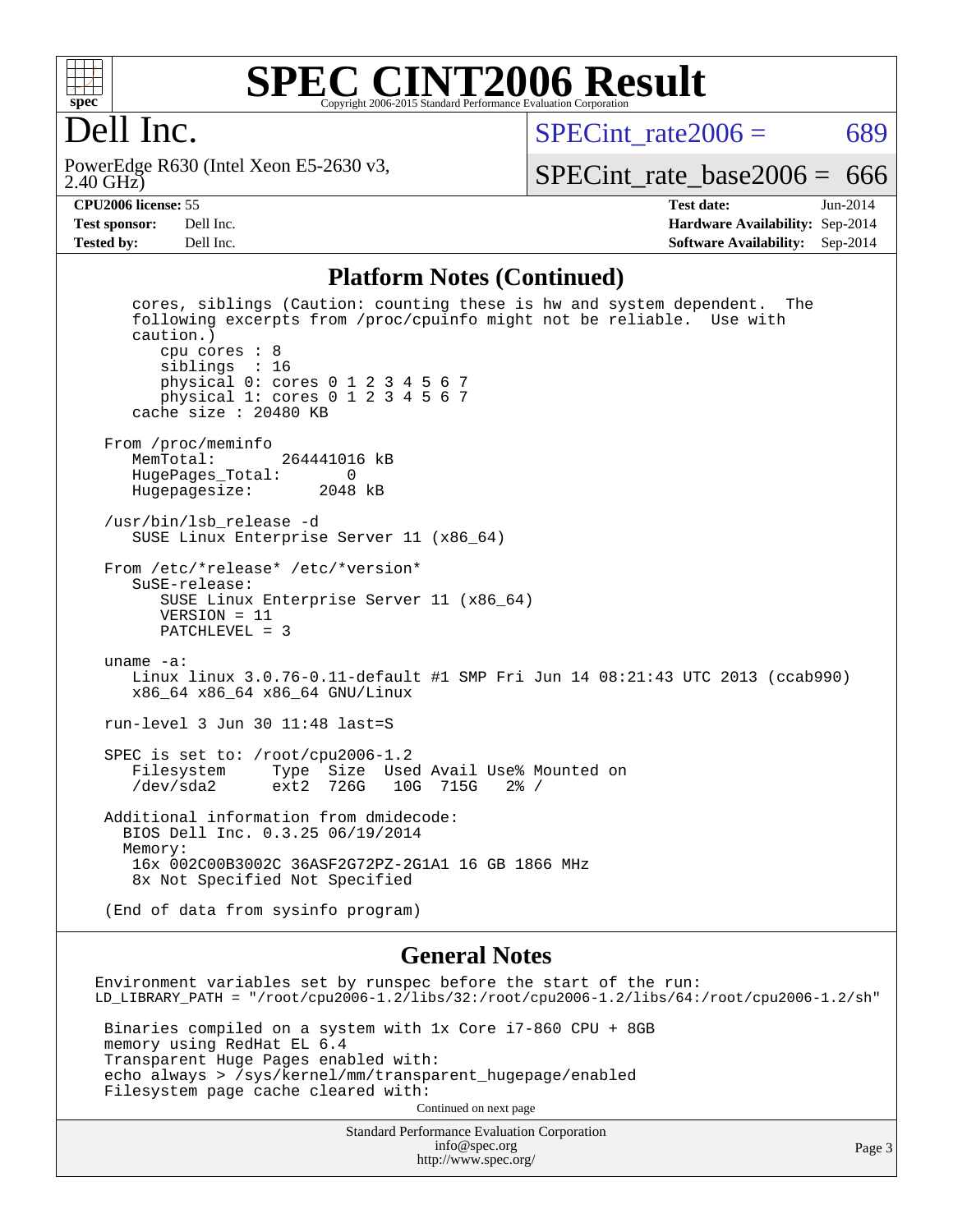

# **[SPEC CINT2006 Result](http://www.spec.org/auto/cpu2006/Docs/result-fields.html#SPECCINT2006Result)**

# Dell Inc.

2.40 GHz) PowerEdge R630 (Intel Xeon E5-2630 v3,

SPECint rate $2006 = 689$ 

SPECint rate base  $2006 = 666$ 

**[CPU2006 license:](http://www.spec.org/auto/cpu2006/Docs/result-fields.html#CPU2006license)** 55 **[Test date:](http://www.spec.org/auto/cpu2006/Docs/result-fields.html#Testdate)** Jun-2014 **[Test sponsor:](http://www.spec.org/auto/cpu2006/Docs/result-fields.html#Testsponsor)** Dell Inc. **[Hardware Availability:](http://www.spec.org/auto/cpu2006/Docs/result-fields.html#HardwareAvailability)** Sep-2014 **[Tested by:](http://www.spec.org/auto/cpu2006/Docs/result-fields.html#Testedby)** Dell Inc. **[Software Availability:](http://www.spec.org/auto/cpu2006/Docs/result-fields.html#SoftwareAvailability)** Sep-2014

#### **[General Notes \(Continued\)](http://www.spec.org/auto/cpu2006/Docs/result-fields.html#GeneralNotes)**

 echo 1> /proc/sys/vm/drop\_caches runspec command invoked through numactl i.e.: numactl --interleave=all runspec <etc>

#### **[Base Compiler Invocation](http://www.spec.org/auto/cpu2006/Docs/result-fields.html#BaseCompilerInvocation)**

[C benchmarks](http://www.spec.org/auto/cpu2006/Docs/result-fields.html#Cbenchmarks): [icc -m32](http://www.spec.org/cpu2006/results/res2014q3/cpu2006-20140909-31364.flags.html#user_CCbase_intel_icc_5ff4a39e364c98233615fdd38438c6f2)

[C++ benchmarks:](http://www.spec.org/auto/cpu2006/Docs/result-fields.html#CXXbenchmarks) [icpc -m32](http://www.spec.org/cpu2006/results/res2014q3/cpu2006-20140909-31364.flags.html#user_CXXbase_intel_icpc_4e5a5ef1a53fd332b3c49e69c3330699)

#### **[Base Portability Flags](http://www.spec.org/auto/cpu2006/Docs/result-fields.html#BasePortabilityFlags)**

 400.perlbench: [-DSPEC\\_CPU\\_LINUX\\_IA32](http://www.spec.org/cpu2006/results/res2014q3/cpu2006-20140909-31364.flags.html#b400.perlbench_baseCPORTABILITY_DSPEC_CPU_LINUX_IA32) 462.libquantum: [-DSPEC\\_CPU\\_LINUX](http://www.spec.org/cpu2006/results/res2014q3/cpu2006-20140909-31364.flags.html#b462.libquantum_baseCPORTABILITY_DSPEC_CPU_LINUX) 483.xalancbmk: [-DSPEC\\_CPU\\_LINUX](http://www.spec.org/cpu2006/results/res2014q3/cpu2006-20140909-31364.flags.html#b483.xalancbmk_baseCXXPORTABILITY_DSPEC_CPU_LINUX)

## **[Base Optimization Flags](http://www.spec.org/auto/cpu2006/Docs/result-fields.html#BaseOptimizationFlags)**

[C benchmarks](http://www.spec.org/auto/cpu2006/Docs/result-fields.html#Cbenchmarks):

[-xCORE-AVX2](http://www.spec.org/cpu2006/results/res2014q3/cpu2006-20140909-31364.flags.html#user_CCbase_f-xAVX2_5f5fc0cbe2c9f62c816d3e45806c70d7) [-ipo](http://www.spec.org/cpu2006/results/res2014q3/cpu2006-20140909-31364.flags.html#user_CCbase_f-ipo) [-O3](http://www.spec.org/cpu2006/results/res2014q3/cpu2006-20140909-31364.flags.html#user_CCbase_f-O3) [-no-prec-div](http://www.spec.org/cpu2006/results/res2014q3/cpu2006-20140909-31364.flags.html#user_CCbase_f-no-prec-div) [-opt-prefetch](http://www.spec.org/cpu2006/results/res2014q3/cpu2006-20140909-31364.flags.html#user_CCbase_f-opt-prefetch) [-opt-mem-layout-trans=3](http://www.spec.org/cpu2006/results/res2014q3/cpu2006-20140909-31364.flags.html#user_CCbase_f-opt-mem-layout-trans_a7b82ad4bd7abf52556d4961a2ae94d5)

[C++ benchmarks:](http://www.spec.org/auto/cpu2006/Docs/result-fields.html#CXXbenchmarks)

[-xCORE-AVX2](http://www.spec.org/cpu2006/results/res2014q3/cpu2006-20140909-31364.flags.html#user_CXXbase_f-xAVX2_5f5fc0cbe2c9f62c816d3e45806c70d7) [-ipo](http://www.spec.org/cpu2006/results/res2014q3/cpu2006-20140909-31364.flags.html#user_CXXbase_f-ipo) [-O3](http://www.spec.org/cpu2006/results/res2014q3/cpu2006-20140909-31364.flags.html#user_CXXbase_f-O3) [-no-prec-div](http://www.spec.org/cpu2006/results/res2014q3/cpu2006-20140909-31364.flags.html#user_CXXbase_f-no-prec-div) [-opt-prefetch](http://www.spec.org/cpu2006/results/res2014q3/cpu2006-20140909-31364.flags.html#user_CXXbase_f-opt-prefetch) [-opt-mem-layout-trans=3](http://www.spec.org/cpu2006/results/res2014q3/cpu2006-20140909-31364.flags.html#user_CXXbase_f-opt-mem-layout-trans_a7b82ad4bd7abf52556d4961a2ae94d5) [-Wl,-z,muldefs](http://www.spec.org/cpu2006/results/res2014q3/cpu2006-20140909-31364.flags.html#user_CXXbase_link_force_multiple1_74079c344b956b9658436fd1b6dd3a8a) [-L/sh -lsmartheap](http://www.spec.org/cpu2006/results/res2014q3/cpu2006-20140909-31364.flags.html#user_CXXbase_SmartHeap_32f6c82aa1ed9c52345d30cf6e4a0499)

#### **[Base Other Flags](http://www.spec.org/auto/cpu2006/Docs/result-fields.html#BaseOtherFlags)**

[C benchmarks](http://www.spec.org/auto/cpu2006/Docs/result-fields.html#Cbenchmarks):

403.gcc: [-Dalloca=\\_alloca](http://www.spec.org/cpu2006/results/res2014q3/cpu2006-20140909-31364.flags.html#b403.gcc_baseEXTRA_CFLAGS_Dalloca_be3056838c12de2578596ca5467af7f3)

# **[Peak Compiler Invocation](http://www.spec.org/auto/cpu2006/Docs/result-fields.html#PeakCompilerInvocation)**

[C benchmarks \(except as noted below\)](http://www.spec.org/auto/cpu2006/Docs/result-fields.html#Cbenchmarksexceptasnotedbelow): [icc -m32](http://www.spec.org/cpu2006/results/res2014q3/cpu2006-20140909-31364.flags.html#user_CCpeak_intel_icc_5ff4a39e364c98233615fdd38438c6f2)

400.perlbench: [icc -m64](http://www.spec.org/cpu2006/results/res2014q3/cpu2006-20140909-31364.flags.html#user_peakCCLD400_perlbench_intel_icc_64bit_bda6cc9af1fdbb0edc3795bac97ada53)

Continued on next page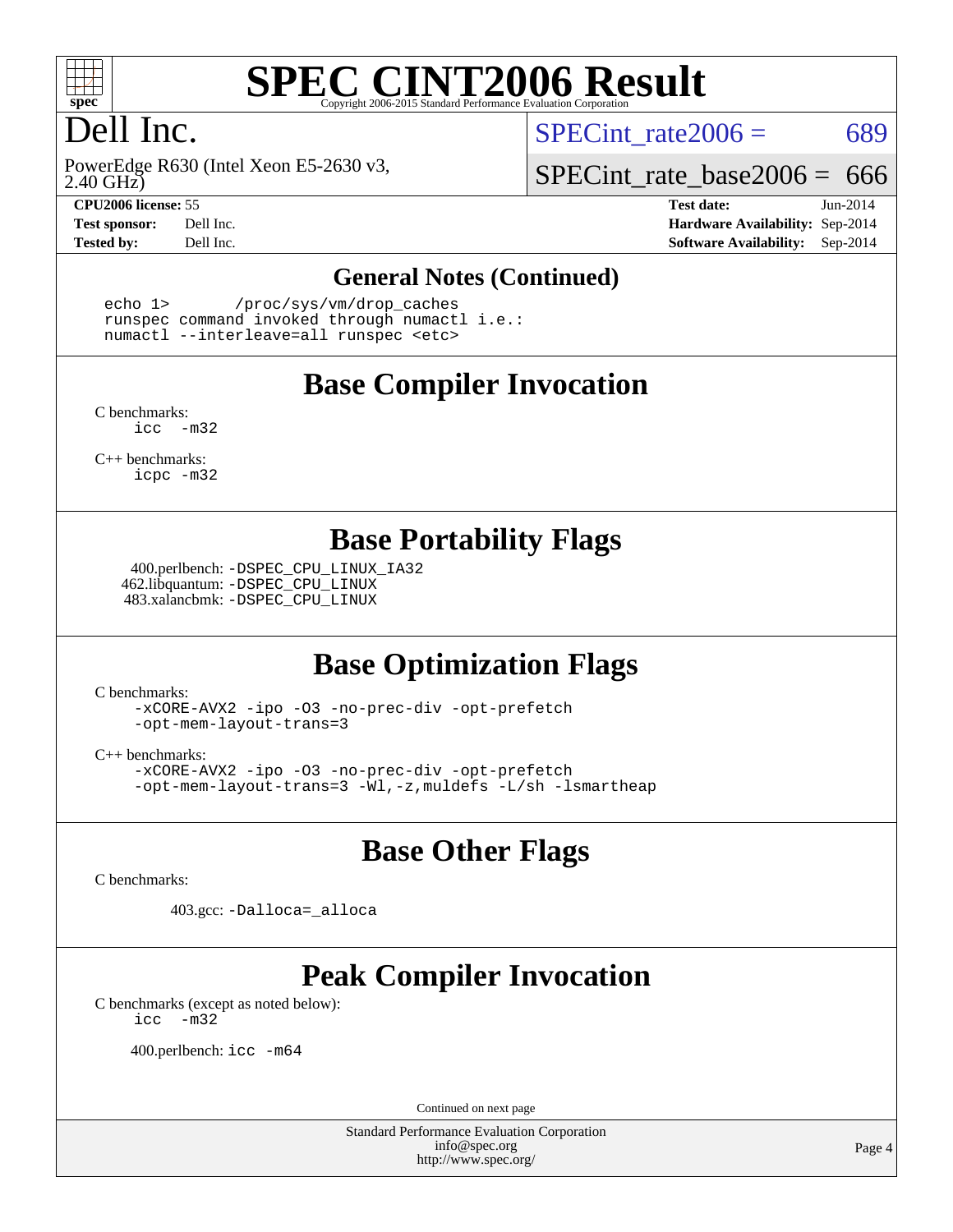

# **[SPEC CINT2006 Result](http://www.spec.org/auto/cpu2006/Docs/result-fields.html#SPECCINT2006Result)**

# Dell Inc.

2.40 GHz) PowerEdge R630 (Intel Xeon E5-2630 v3, SPECint rate $2006 = 689$ 

SPECint rate base  $2006 = 666$ 

**[CPU2006 license:](http://www.spec.org/auto/cpu2006/Docs/result-fields.html#CPU2006license)** 55 **[Test date:](http://www.spec.org/auto/cpu2006/Docs/result-fields.html#Testdate)** Jun-2014 **[Test sponsor:](http://www.spec.org/auto/cpu2006/Docs/result-fields.html#Testsponsor)** Dell Inc. **[Hardware Availability:](http://www.spec.org/auto/cpu2006/Docs/result-fields.html#HardwareAvailability)** Sep-2014 **[Tested by:](http://www.spec.org/auto/cpu2006/Docs/result-fields.html#Testedby)** Dell Inc. **[Software Availability:](http://www.spec.org/auto/cpu2006/Docs/result-fields.html#SoftwareAvailability)** Sep-2014

# **[Peak Compiler Invocation \(Continued\)](http://www.spec.org/auto/cpu2006/Docs/result-fields.html#PeakCompilerInvocation)**

401.bzip2: [icc -m64](http://www.spec.org/cpu2006/results/res2014q3/cpu2006-20140909-31364.flags.html#user_peakCCLD401_bzip2_intel_icc_64bit_bda6cc9af1fdbb0edc3795bac97ada53)

456.hmmer: [icc -m64](http://www.spec.org/cpu2006/results/res2014q3/cpu2006-20140909-31364.flags.html#user_peakCCLD456_hmmer_intel_icc_64bit_bda6cc9af1fdbb0edc3795bac97ada53)

 $458 \text{.}$ sjeng: icc  $-\text{m64}$ 

[C++ benchmarks:](http://www.spec.org/auto/cpu2006/Docs/result-fields.html#CXXbenchmarks)

[icpc -m32](http://www.spec.org/cpu2006/results/res2014q3/cpu2006-20140909-31364.flags.html#user_CXXpeak_intel_icpc_4e5a5ef1a53fd332b3c49e69c3330699)

#### **[Peak Portability Flags](http://www.spec.org/auto/cpu2006/Docs/result-fields.html#PeakPortabilityFlags)**

 400.perlbench: [-DSPEC\\_CPU\\_LP64](http://www.spec.org/cpu2006/results/res2014q3/cpu2006-20140909-31364.flags.html#b400.perlbench_peakCPORTABILITY_DSPEC_CPU_LP64) [-DSPEC\\_CPU\\_LINUX\\_X64](http://www.spec.org/cpu2006/results/res2014q3/cpu2006-20140909-31364.flags.html#b400.perlbench_peakCPORTABILITY_DSPEC_CPU_LINUX_X64) 401.bzip2: [-DSPEC\\_CPU\\_LP64](http://www.spec.org/cpu2006/results/res2014q3/cpu2006-20140909-31364.flags.html#suite_peakCPORTABILITY401_bzip2_DSPEC_CPU_LP64) 456.hmmer: [-DSPEC\\_CPU\\_LP64](http://www.spec.org/cpu2006/results/res2014q3/cpu2006-20140909-31364.flags.html#suite_peakCPORTABILITY456_hmmer_DSPEC_CPU_LP64) 458.sjeng: [-DSPEC\\_CPU\\_LP64](http://www.spec.org/cpu2006/results/res2014q3/cpu2006-20140909-31364.flags.html#suite_peakCPORTABILITY458_sjeng_DSPEC_CPU_LP64) 462.libquantum: [-DSPEC\\_CPU\\_LINUX](http://www.spec.org/cpu2006/results/res2014q3/cpu2006-20140909-31364.flags.html#b462.libquantum_peakCPORTABILITY_DSPEC_CPU_LINUX) 483.xalancbmk: [-DSPEC\\_CPU\\_LINUX](http://www.spec.org/cpu2006/results/res2014q3/cpu2006-20140909-31364.flags.html#b483.xalancbmk_peakCXXPORTABILITY_DSPEC_CPU_LINUX)

## **[Peak Optimization Flags](http://www.spec.org/auto/cpu2006/Docs/result-fields.html#PeakOptimizationFlags)**

[C benchmarks](http://www.spec.org/auto/cpu2006/Docs/result-fields.html#Cbenchmarks):

 400.perlbench: [-xCORE-AVX2](http://www.spec.org/cpu2006/results/res2014q3/cpu2006-20140909-31364.flags.html#user_peakPASS2_CFLAGSPASS2_LDCFLAGS400_perlbench_f-xAVX2_5f5fc0cbe2c9f62c816d3e45806c70d7)(pass 2) [-prof-gen](http://www.spec.org/cpu2006/results/res2014q3/cpu2006-20140909-31364.flags.html#user_peakPASS1_CFLAGSPASS1_LDCFLAGS400_perlbench_prof_gen_e43856698f6ca7b7e442dfd80e94a8fc)(pass 1) [-ipo](http://www.spec.org/cpu2006/results/res2014q3/cpu2006-20140909-31364.flags.html#user_peakPASS2_CFLAGSPASS2_LDCFLAGS400_perlbench_f-ipo)(pass 2) [-O3](http://www.spec.org/cpu2006/results/res2014q3/cpu2006-20140909-31364.flags.html#user_peakPASS2_CFLAGSPASS2_LDCFLAGS400_perlbench_f-O3)(pass 2) [-no-prec-div](http://www.spec.org/cpu2006/results/res2014q3/cpu2006-20140909-31364.flags.html#user_peakPASS2_CFLAGSPASS2_LDCFLAGS400_perlbench_f-no-prec-div)(pass 2) [-prof-use](http://www.spec.org/cpu2006/results/res2014q3/cpu2006-20140909-31364.flags.html#user_peakPASS2_CFLAGSPASS2_LDCFLAGS400_perlbench_prof_use_bccf7792157ff70d64e32fe3e1250b55)(pass 2) [-auto-ilp32](http://www.spec.org/cpu2006/results/res2014q3/cpu2006-20140909-31364.flags.html#user_peakCOPTIMIZE400_perlbench_f-auto-ilp32) 401.bzip2: [-xCORE-AVX2](http://www.spec.org/cpu2006/results/res2014q3/cpu2006-20140909-31364.flags.html#user_peakPASS2_CFLAGSPASS2_LDCFLAGS401_bzip2_f-xAVX2_5f5fc0cbe2c9f62c816d3e45806c70d7)(pass 2) [-prof-gen](http://www.spec.org/cpu2006/results/res2014q3/cpu2006-20140909-31364.flags.html#user_peakPASS1_CFLAGSPASS1_LDCFLAGS401_bzip2_prof_gen_e43856698f6ca7b7e442dfd80e94a8fc)(pass 1) [-ipo](http://www.spec.org/cpu2006/results/res2014q3/cpu2006-20140909-31364.flags.html#user_peakPASS2_CFLAGSPASS2_LDCFLAGS401_bzip2_f-ipo)(pass 2) [-O3](http://www.spec.org/cpu2006/results/res2014q3/cpu2006-20140909-31364.flags.html#user_peakPASS2_CFLAGSPASS2_LDCFLAGS401_bzip2_f-O3)(pass 2) [-no-prec-div](http://www.spec.org/cpu2006/results/res2014q3/cpu2006-20140909-31364.flags.html#user_peakPASS2_CFLAGSPASS2_LDCFLAGS401_bzip2_f-no-prec-div)(pass 2) [-prof-use](http://www.spec.org/cpu2006/results/res2014q3/cpu2006-20140909-31364.flags.html#user_peakPASS2_CFLAGSPASS2_LDCFLAGS401_bzip2_prof_use_bccf7792157ff70d64e32fe3e1250b55)(pass 2) [-opt-prefetch](http://www.spec.org/cpu2006/results/res2014q3/cpu2006-20140909-31364.flags.html#user_peakCOPTIMIZE401_bzip2_f-opt-prefetch) [-auto-ilp32](http://www.spec.org/cpu2006/results/res2014q3/cpu2006-20140909-31364.flags.html#user_peakCOPTIMIZE401_bzip2_f-auto-ilp32) [-ansi-alias](http://www.spec.org/cpu2006/results/res2014q3/cpu2006-20140909-31364.flags.html#user_peakCOPTIMIZE401_bzip2_f-ansi-alias)  $403.\text{gcc: basepeak}$  = yes  $429$ .mcf: basepeak = yes 445.gobmk: [-xCORE-AVX2](http://www.spec.org/cpu2006/results/res2014q3/cpu2006-20140909-31364.flags.html#user_peakPASS2_CFLAGSPASS2_LDCFLAGS445_gobmk_f-xAVX2_5f5fc0cbe2c9f62c816d3e45806c70d7)(pass 2) [-prof-gen](http://www.spec.org/cpu2006/results/res2014q3/cpu2006-20140909-31364.flags.html#user_peakPASS1_CFLAGSPASS1_LDCFLAGS445_gobmk_prof_gen_e43856698f6ca7b7e442dfd80e94a8fc)(pass 1) [-prof-use](http://www.spec.org/cpu2006/results/res2014q3/cpu2006-20140909-31364.flags.html#user_peakPASS2_CFLAGSPASS2_LDCFLAGS445_gobmk_prof_use_bccf7792157ff70d64e32fe3e1250b55)(pass 2) [-ansi-alias](http://www.spec.org/cpu2006/results/res2014q3/cpu2006-20140909-31364.flags.html#user_peakCOPTIMIZE445_gobmk_f-ansi-alias) [-opt-mem-layout-trans=3](http://www.spec.org/cpu2006/results/res2014q3/cpu2006-20140909-31364.flags.html#user_peakCOPTIMIZE445_gobmk_f-opt-mem-layout-trans_a7b82ad4bd7abf52556d4961a2ae94d5) 456.hmmer: [-xCORE-AVX2](http://www.spec.org/cpu2006/results/res2014q3/cpu2006-20140909-31364.flags.html#user_peakCOPTIMIZE456_hmmer_f-xAVX2_5f5fc0cbe2c9f62c816d3e45806c70d7) [-ipo](http://www.spec.org/cpu2006/results/res2014q3/cpu2006-20140909-31364.flags.html#user_peakCOPTIMIZE456_hmmer_f-ipo) [-O3](http://www.spec.org/cpu2006/results/res2014q3/cpu2006-20140909-31364.flags.html#user_peakCOPTIMIZE456_hmmer_f-O3) [-no-prec-div](http://www.spec.org/cpu2006/results/res2014q3/cpu2006-20140909-31364.flags.html#user_peakCOPTIMIZE456_hmmer_f-no-prec-div) [-unroll2](http://www.spec.org/cpu2006/results/res2014q3/cpu2006-20140909-31364.flags.html#user_peakCOPTIMIZE456_hmmer_f-unroll_784dae83bebfb236979b41d2422d7ec2) [-auto-ilp32](http://www.spec.org/cpu2006/results/res2014q3/cpu2006-20140909-31364.flags.html#user_peakCOPTIMIZE456_hmmer_f-auto-ilp32) 458.sjeng: [-xCORE-AVX2](http://www.spec.org/cpu2006/results/res2014q3/cpu2006-20140909-31364.flags.html#user_peakPASS2_CFLAGSPASS2_LDCFLAGS458_sjeng_f-xAVX2_5f5fc0cbe2c9f62c816d3e45806c70d7)(pass 2) [-prof-gen](http://www.spec.org/cpu2006/results/res2014q3/cpu2006-20140909-31364.flags.html#user_peakPASS1_CFLAGSPASS1_LDCFLAGS458_sjeng_prof_gen_e43856698f6ca7b7e442dfd80e94a8fc)(pass 1) [-ipo](http://www.spec.org/cpu2006/results/res2014q3/cpu2006-20140909-31364.flags.html#user_peakPASS2_CFLAGSPASS2_LDCFLAGS458_sjeng_f-ipo)(pass 2) [-O3](http://www.spec.org/cpu2006/results/res2014q3/cpu2006-20140909-31364.flags.html#user_peakPASS2_CFLAGSPASS2_LDCFLAGS458_sjeng_f-O3)(pass 2) [-no-prec-div](http://www.spec.org/cpu2006/results/res2014q3/cpu2006-20140909-31364.flags.html#user_peakPASS2_CFLAGSPASS2_LDCFLAGS458_sjeng_f-no-prec-div)(pass 2) [-prof-use](http://www.spec.org/cpu2006/results/res2014q3/cpu2006-20140909-31364.flags.html#user_peakPASS2_CFLAGSPASS2_LDCFLAGS458_sjeng_prof_use_bccf7792157ff70d64e32fe3e1250b55)(pass 2) [-unroll4](http://www.spec.org/cpu2006/results/res2014q3/cpu2006-20140909-31364.flags.html#user_peakCOPTIMIZE458_sjeng_f-unroll_4e5e4ed65b7fd20bdcd365bec371b81f) [-auto-ilp32](http://www.spec.org/cpu2006/results/res2014q3/cpu2006-20140909-31364.flags.html#user_peakCOPTIMIZE458_sjeng_f-auto-ilp32) 462.libquantum: basepeak = yes

Continued on next page